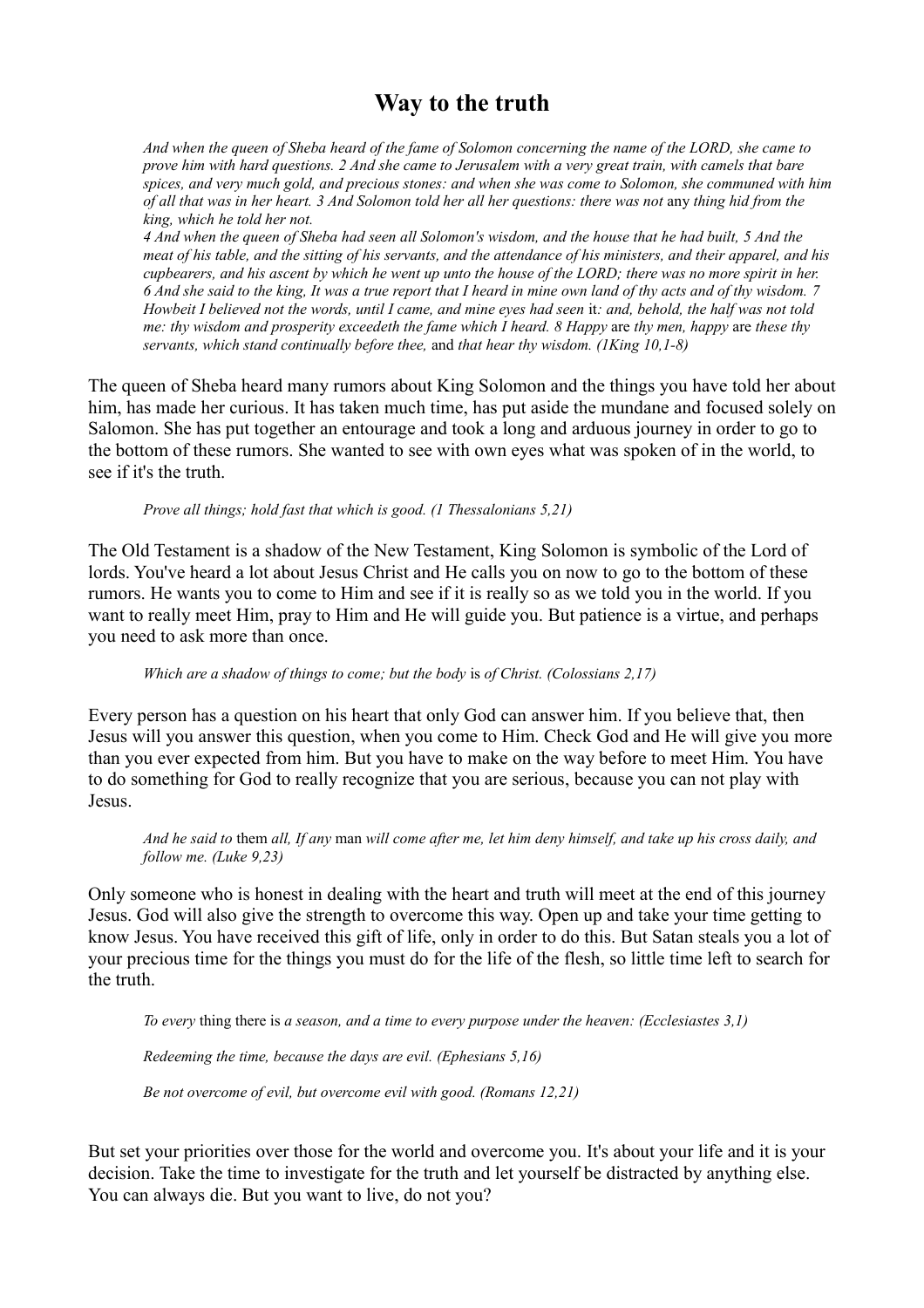No one gives you the truth, just like that, but you have to start on the way and bring this to you. You have to muster a force that makes you worthy of something you do not deserve, because you can get it out of love and grace. Then show yourself worthy and deserving, that people give you the truth. Go and get thee certainty. If you want to wait at home, then you will never inherit eternal life, because only the diligent will receive wages and the lazy man will die.

*Keep thy heart with all diligence; for out of it* are *the issues of life. (Proverbs 4,23)*

*The soul of the sluggard desireth, and* hath *nothing: but the soul of the diligent shall be made fat. (Proverbs 13,4)*

*The desire of the slothful killeth him; for his hands refuse to labour. (Proverbs 21,25)*

The Queen of Sheba said to Solomon:"*Howbeit I believed not the words, until I came, and mine eyes had seen* it*."* This is not coincidence or luck that was with the queen, but the Bible is describing a divine principle and shows how the man functions. You have to get the truth and wisdom of God out of His mouth, through the Holy Spirit, and then you will believe. For God alone gives you that truth and wisdom. No man has a share in the secrets of heaven and of God's creation, but Jesus alone deserves all the honor at it.

*For the fruit of the Spirit* is *in all goodness and righteousness and truth) (Ephesians 5,9)*

*For this* is *good and acceptable in the sight of God our Saviour; 4 Who will have all men to be saved, and to come unto the knowledge of the truth. (1 Timothy 2,3-4)*

*But the Comforter,* which is *the Holy Ghost, whom the Father will send in my name, he shall teach you all things, and bring all things to your remembrance, whatsoever I have said unto you. (John 14,26)*

*"Happy are thy men, happy are these thy servants, which stand continually before thee, and that hear thy wisdom.*" The queen, who had everything in her life, which makes it nevertheless according to the opinion of this world worth living, envied the people around to Solomon for his wisdom he received from God.

If you do not even know Jesus, so you be certain that you can talk with Him every day. Him you can ask for advice, you can ask Him for help with your problems and He will never refuse you. He will tell you everything; He will stand with His wisdom to your side and will give you a solution for each of your problems if you give him faith.

*Be careful for nothing; but in every thing by prayer and supplication with thanksgiving let your requests be made known unto God. (Philippians 4,6; see also Matthew 6,25-34)*

*Casting all your care upon him; for he careth for you. (1.Peter 5,7)*

Even before a problem occurs in your life, Jesus has been the answer for you ready. You just have to believe Him and humiliate you before His Word and His power. You have no power to change anything in the world, but the love of God will be the power in your life that can change everything if you decide for God and trust Him alone. This is not an easy step, but if you conquer yourself, you will be rewarded

*Commit thy way unto the LORD; trust also in him; and he shall bring it to pass. (Psalms 37,5)* 

*Cast not away therefore your confidence, which hath great recompence of reward. (Hebrew 10,35)*

When you rule over other people and force them to change their minds, so this is not the free will of the people. They will hate you for it and not love.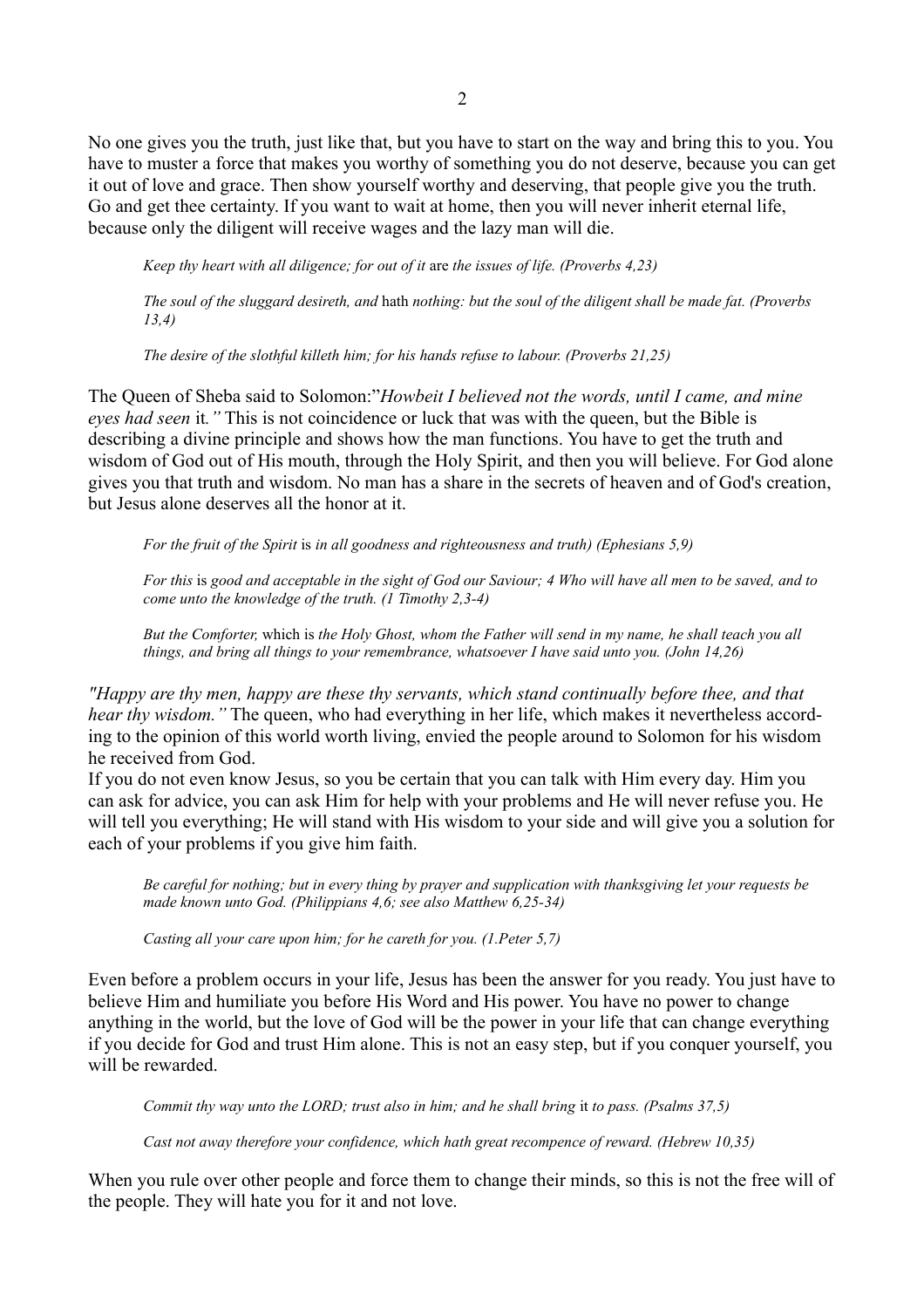But Jesus can rebuild yourself and you will change everything for love of Him in your life, so that he finds favours at you and your life.

*Have I any pleasure at all that the wicked should die? saith the Lord GOD:* and *not that he should return from his ways, and live? (Ezekiel 18,23)*

Is it not better to be honest and fair in order to please God, rather than rich in money and to be regarded in the world, but to be damned by God? Is not it better a brother or sister in Jesus than to be a competitor that exploits your weaknesses without mercy?

*The queen of the south shall rise up in the judgment with this generation, and shall condemn it: for she came from the uttermost parts of the earth to hear the wisdom of Solomon; and, behold, a greater than Solomon is here. (Matthew 12,42; Luke 11,31)*

The Queen has taken upon this way to meet Solomon, a man. But we have much more in Jesus Christ. He is not worthy, that you bear all hardships, to meet Him. He is the Almighty and Living God, the Lord Jesus Christ. So we suffer grief and pain for the things of this world that are temporal and not eternal. For example, we go to work sick and tormented us by our work to please our boss. Were it not for us honest, to please God?

*For* God *giveth to a man that* is *good in his sight wisdom, and knowledge, and joy: but to the sinner he giveth travail, to gather and to heap up, that he may give to* him that is *good before God. This also* is *vanity and vexation of spirit. ( Ecclesiastes 2,26)*

*For* it is *better, if the will of God be so, that ye suffer for well doing, than for evil doing. (1.Peter 3,17)*

*Wherefore be ye not unwise, but understanding what the will of the Lord is. (Ephesians 5,17)* 

Will you be able to endure pain for a short time in His name to be allowed to live forever without pain? Will you be able to endure pain for a short while, only to know for eternity never more suffering? Or you want a short while live a lie, only to then have to suffer for eternity, the torments of hell?

*And many of the Samaritans of that city believed on him for the saying of the woman, which testified, He told me all that ever I did. 40 So when the Samaritans were come unto him, they besought him that he would tarry with them: and he abode there two days. 41 And many more believed because of his own word; 42 And said unto the woman, Now we believe, not because of thy saying: for we have heard* him *ourselves, and know that this is indeed the Christ, the Saviour of the world. (John 4, 39-42)*

The Samaritan woman had five men and their person was a sinner and had no standing before God, but Jesus has spoken to her. Many Samaritans believed the word which Jesus had spoken to her. They looked not on her person, but recognized in what she said, the "voice of God" and they followed the voice, and they found Jesus. He said to them the truth, and many have come to faith, because they heard the word from the mouth of God.

*Ye see then how that by works a man is justified, and not by faith only. (James 2,24)*

This world, the wicked and unbelieving, and your own flesh will want to stop you, that you follow Jesus. They mock, ridicule, humiliate, scorn, deny, scourge and kill him, just so you do not learn the truth. It is the Antichrist, his spirit that lives in the "son of perdition" and he cheats and lies to you. Satan has received everything from God and gave it voluntarily restore, because he wanted more than he deserved. God has granted us more, but the man doesn't want it, because he does not want the truth.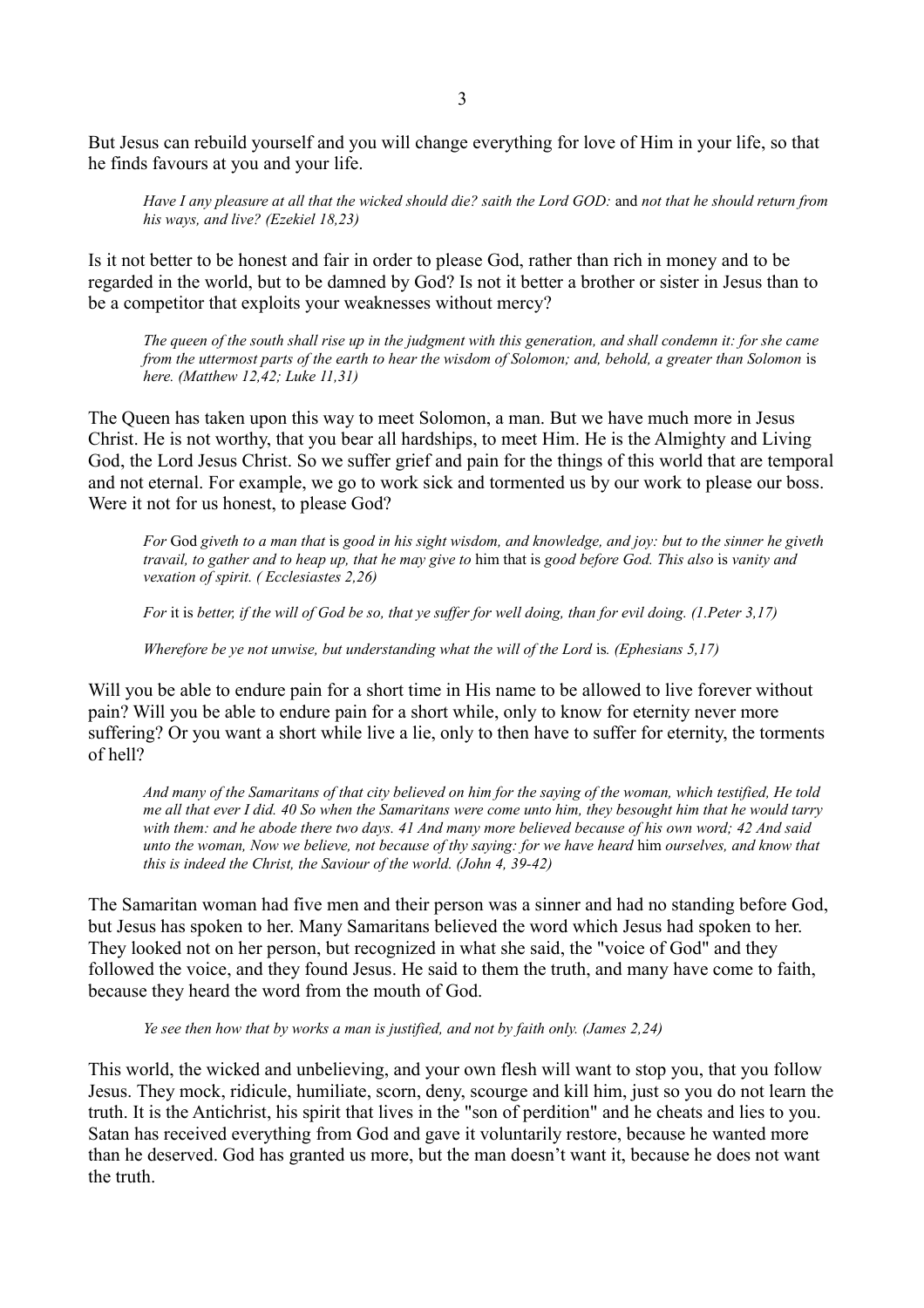*Through God we shall do valiantly: for he it is that shall tread down our enemies. (Psalm 108,13)*

*For the enemy hath persecuted my soul; he hath smitten my life down to the ground; he hath made me to dwell in darkness, as those that have been long dead. (Psalm 143,3)*

You will not feel any force, any will and any chance and you will not find a way to follow Him. But if you're determined, loyal and obedient to the Word of God, then God will open a door and create a way for you so that you can follow Him. He will make possible what is impossible for human beings. For with God all things are possible, for He is the Almighty.

*And Jesus looking upon them saith, With men* it is *impossible, but not with God: for with God all things are possible. (Marc 10,27; see also Job 42,2; Matthew 19,26; Luke 18,27)*

Following Jesus is not a decision of your flesh, but it is a decision of your mind and your heart. Don't let feelings determine your life, but rule over your emotions, ignore it and follow your conscience. Obey the Word of God, for everything good comes only from God.

*Watch and pray that ye enter not into temptation: the spirit indeed* is *willing, but the flesh* is *weak. (Matthew 26,41)*

God makes it possible that you can decide freely. Don't make your life depend on this world because it is only a *"shadow"*, an illusion of life, what you'll get from Jesus, if you prove yourself worthy.

*Not every one that saith unto me, Lord, Lord, shall enter into the kingdom of heaven; but he that doeth the will of my Father which is in heaven. (Matthew 7,21)*

Do not underestimate your enemy and fear God. Because the "son of perdition" was given power to deceive you, if you let it and he will lie to you, if you believe his lies.

*Be not deceived; God is not mocked: for whatsoever a man soweth, that shall he also reap. (Galatians 6,7)*

*And it was given unto him to make war with the saints, and to overcome them: and power was given him over all kindreds, and tongues, and nations. (Revelations 13,7)*

But God serve you with the truth. If you want it, He will put you the lies at your feet. You however will lie to His feet and will do repentance. He can give you eternal life if you are looking for your court of yourself and accept it, because otherwise you will judge yourself by the Word of God.

*Therefore to him that knoweth to do good, and doeth* it *not, to him it is sin. (8James 4,17)*

*Verily, verily, I say unto you, He that heareth my word, and believeth on him that sent me, hath everlasting life, and shall not come into condemnation; but is passed from death unto life. (John 5,24)*

*He that believeth on him is not condemned: but he that believeth not is condemned already, because he hath not believed in the name of the only begotten Son of God. (John 3,18)*

You will thus save, you need to meet Jesus and have a connection, build a relationship with Him because He is your only heavenly Father. He is your only teacher who teaches you. He is your only God who created you, so you also will a "son of God" modeled after Jesus Christ,

*I am crucified with Christ: nevertheless I live; yet not I, but Christ liveth in me: and the life which I now live in the flesh I live by the faith of the Son of God, who loved me, and gave himself for me. (Galatians 2,20)*

*For whom he did foreknow, he also did predestinate* to be *conformed to the image of his Son, that he might be the firstborn among many brethren. (Romans 8,29)*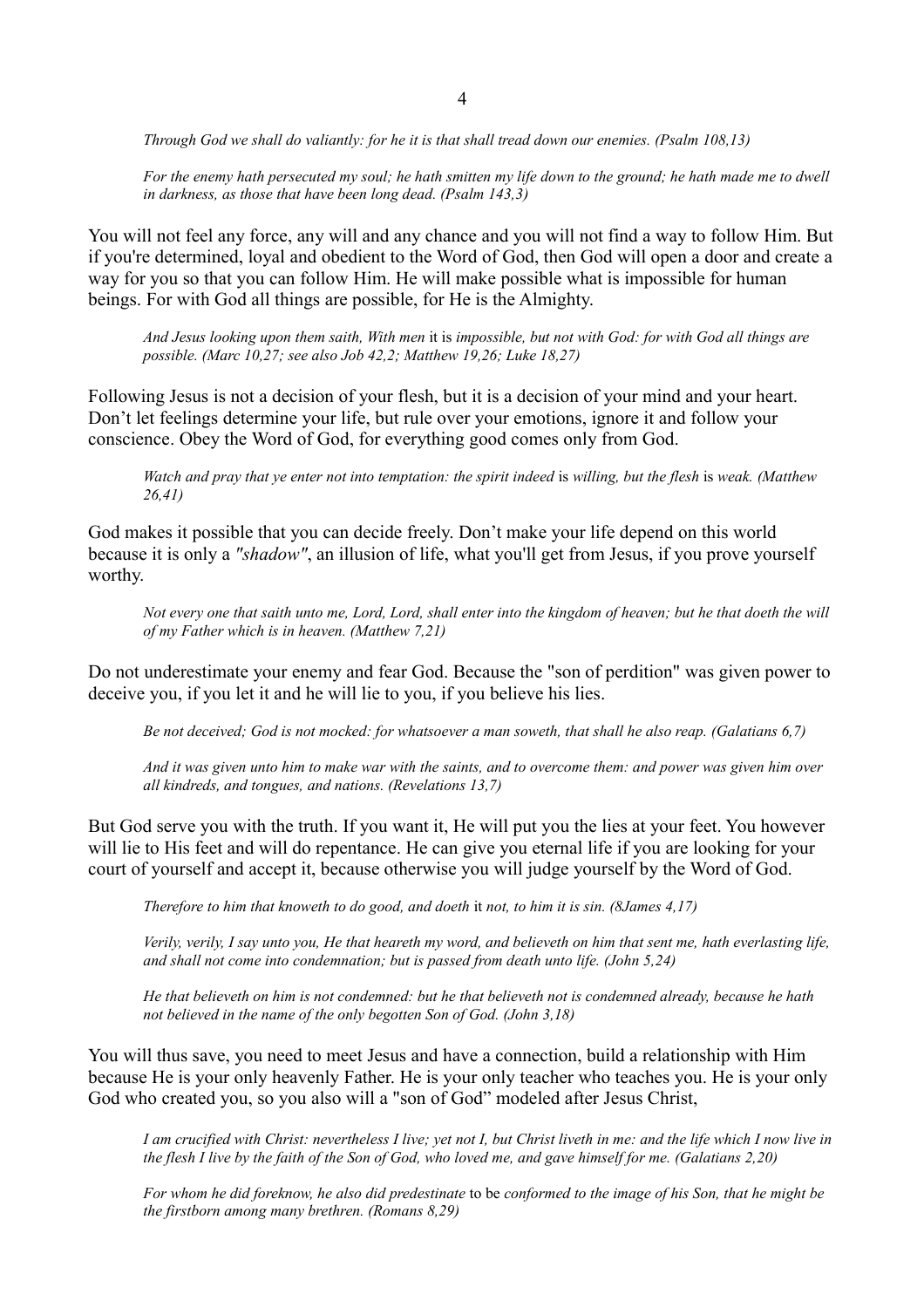This relationship with Jesus takes time, discipline, sweat, and dedication, like our relationship with our children, but with the difference that you, though a grown man, for God are an infant who must be educated and grow up. This growth, however, you can influence with your dedication and honesty. The more you give Jesus and his church of your life and your time, the more you will get it from God.

*I have fed you with milk, and not with meat: for hitherto ye were not able to bear it, neither yet now are ye able. (1.Corinthians 3,2)*

*As newborn babes, desire the sincere milk of the word, that ye may grow thereby: (1.Peter 2,2)*

*As many as I love, I rebuke and chasten: be zealous therefore, and repent. (Revelations 3,19)*

In Jesus you will find the justice that you seek in vain in the world. Justice is life and not wealth in the world. Justice is love but not death and hatred. Justice is community, not isolation. You may ask yourselves why this world and this life so bad and unjust to you, and Jesus gives you the answer himself.

*If ye were of the world, the world would love his own: but because ye are not of the world, but I have chosen you out of the world, therefore the world hateth you. (John 15,19)*

Jesus will make you happy, because that ye have been created by Him and the world is silent about it.

*O taste and see that the LORD* is *good: blessed* is *the man* that *trusteth in him. (Psalm 34,8)*

Taste the glory of God and you will never be filled. If you do not try on His righteousness, then you will never know how His justice impact in your heart and how much peace He gives you through this. His peace is the assurance that you're on the right way, in search of His truth.

*Verily I say unto you, Among them that are born of women there hath not risen a greater than John the Baptist: notwithstanding he that is least in the kingdom of heaven is greater than he. (Matthew 11,11)*

Why did Jesus say this about John? The Baptist was the forerunner of Jesus Christ and had the wonderful task of baptizing him. But it is not only what made him so special, because it was the glory of God that made him into what he is. Firstly, John's parents were very old and his mother was barren. Only by the grace of the Lord Zachariah and Elizabeth could have a child, because they were pious people.

*For he shall be great in the sight of the Lord, and shall drink neither wine nor strong drink; and he shall be filled with the Holy Ghost, even from his mother's womb. (Luke 1,15)*

John was born with the Holy Spirit. This is the power of God, with which we are met, if God find please in us. This is the power to be Jesus' followers. John is greater than all the prophets, yet you can be bigger than he, if you obey God's word.

Let us hear the conclusion of the whole matter: Fear God, and keep his commandments: for this is the whole duty of man. 14 For God shall bring every work into judgment, with every secret thing, whether it be good, or *whether* it be *evil. (Ecclesiastes 12,13-14)*

He gives you just like Adam and Eve, the Word of God and His commandments so that you know what the will of God is. Follow the truth, take it as your Lord Jesus Christ, for He is the Word. *"In the beginning was the Word and the Word was with God and the Word was God." (John 1,1)*.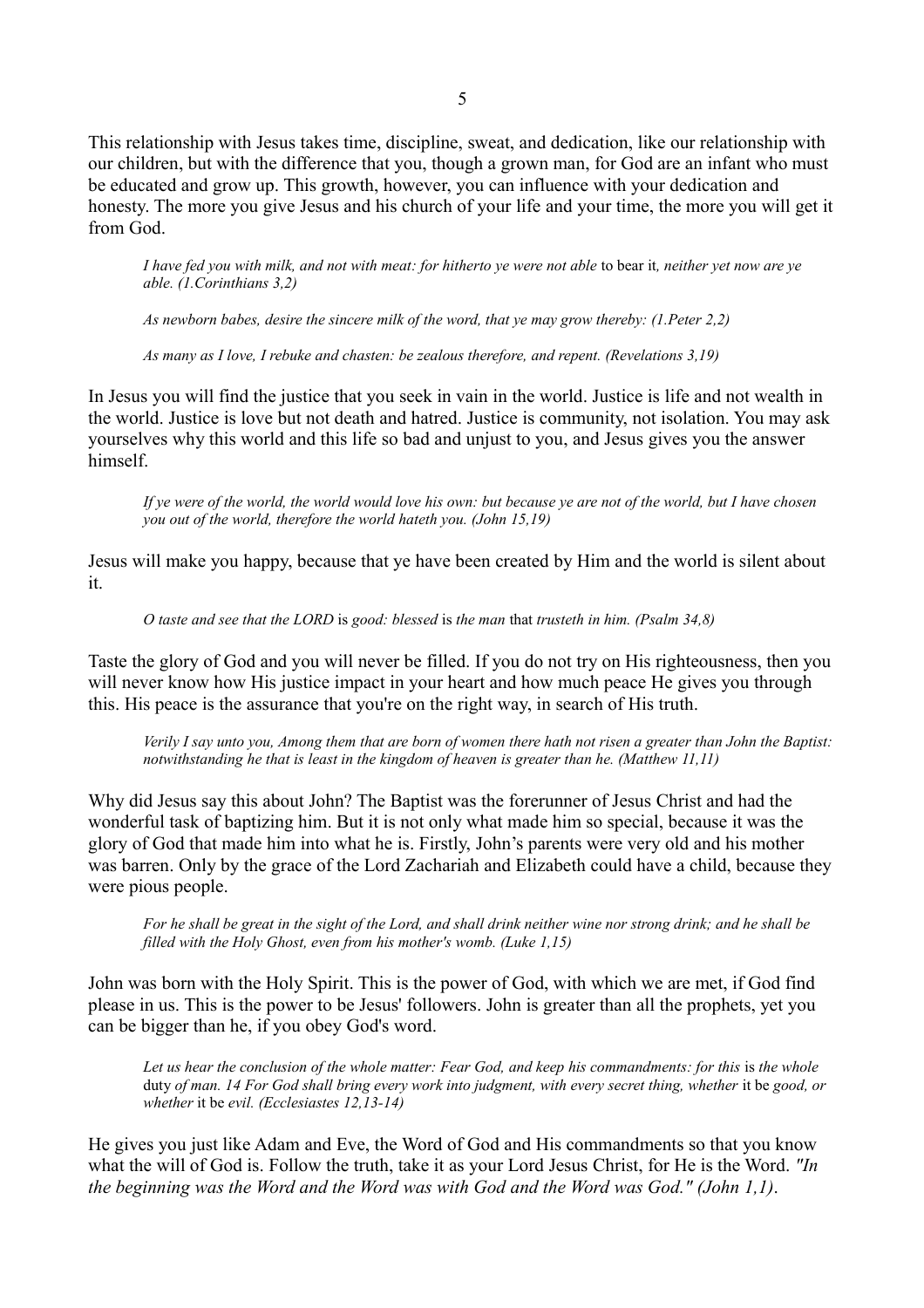You know that your life depends on it, so do not be foolish and not listen to the lies of this world, because it is the father of lies, who speaks to you (*John 8,44*). You do not humble yourself among people, but only Jesus Christ. For his sake you do it alone.

*Behold, what manner of love the Father hath bestowed upon us, that we should be called the sons of God: therefore the world knoweth us not, because it knew him not. 2 Beloved, now are we the sons of God, and it doth not yet appear what we shall be: but we know that, when he shall appear, we shall be like him; for we shall see him as he is. 3 And every man that hath this hope in him purifieth himself, even as he is pure. (1.John 3,1-3)*

Jesus does not need a servant, but He wants you to become a child of God. You shall know and love the truth, because Jesus is the Way, the Truth and the Life (*John 14,6*). But out of your own free will you shall decide yourself for it. No one is forcing you. You decide whom you want to serve.

*No man can serve two masters: for either he will hate the one, and love the other; or else he will hold to the one, and despise the other. Ye cannot serve God and mammon. (Matthew 6,24; Luke 16,13)*

But you'll have to choose one side. No one is *"contained"* in its decision, because this is the will of God. You have to decide in this life even if you want to have an eternal life, because that has been given to you.

*I know thy works, that thou art neither cold nor hot: I would thou wert cold or hot. 16 So then because thou art lukewarm, and neither cold nor hot, I will spue thee out of my mouth. 17 Because thou sayest, I am rich, and increased with goods, and have need of nothing; and knowest not that thou art wretched, and miserable, and poor, and blind, and naked: (Revelation 3,15-17)*

This world gives you everything at once, even if you do not know yet exactly what you want. She gives you the best equal, but then nothing is new anymore, but it just repeats itself. This is also the reason why, for example, many musicians fall after her quick and steep rise almost as quickly. This world will destroy every human being, because they will not find in it what they want. They have to numb their pain, that they may endure life. You can fill the emptiness in your heart with nothing that gives this world. Money only distracts you from, but it can not fill that void.

When thou saidst*, Seek ye my face; my heart said unto thee, Thy face, LORD, will I seek. (Psalm 27,8)*

Their heart aches from longing for the love of God and there is emptiness in your heart, if God is not living in. But this world cannot give you this love because it is a part of creation that Jesus is living within you. But you have to bring yourself your share of services. With Jesus you can totally be holy, if you are filled with the Holy Spirit. But Satan will deceive and lie to you, so you'll never find the truth. You have to look for it and that day after day.

*And we have known and believed the love that God hath to us. God is love; and he that dwelleth in love dwelleth in God, and God in him. (1 John 4,16)*

It is different by God. He first gives you a mustard seed, so small and inconspicuous and yet these seeds grow, if you pour him with his living water.

*Jesus answered and said unto her, If thou knewest the gift of God, and who it is that saith to thee, Give me to drink; thou wouldest have asked of him, and he would have given thee living water. (John 4,10)*

It grows with every day that you are faithful, and in this seed, a limitless growth is included, which is the kingdom of God.